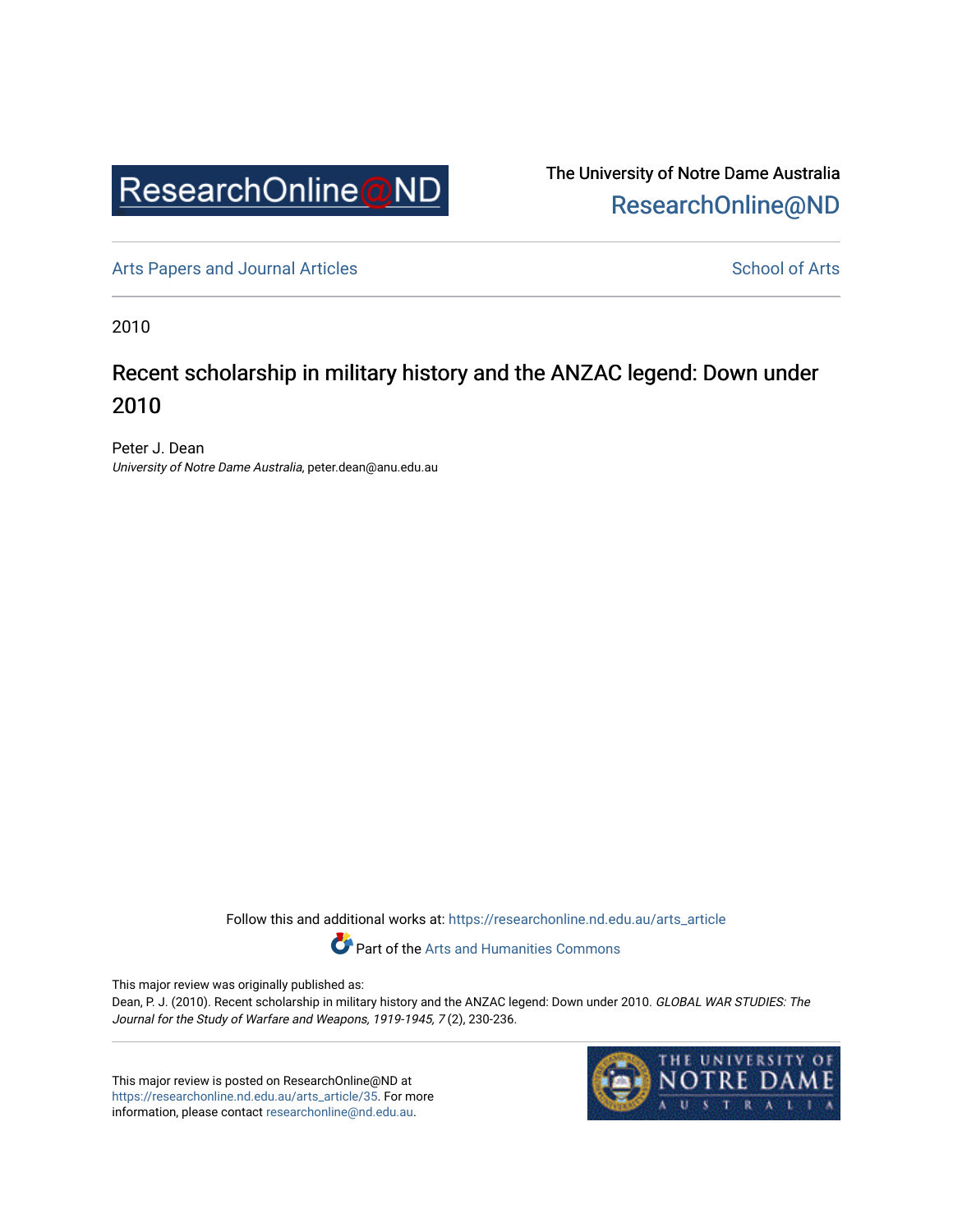## Recent Scholarship in Military History and the ANZAC Legend: Down Under 2010

## PETER J. DEAN

On 25 April every year Australians and New Zealanders pause to remember the anniversary of the landings at Gallipoli in 1915. ANZAC Day<sup>[1](#page-1-0)</sup> is named after the acronym for the Australian and New Zealand Army Corps and has developed into Australia's national day. For outsiders, it is a somewhat difficult concept to grasp. We remember a generation of young Australian males that died so as to give "birth" to the nation. This came about during a defeat, not a victory, and it happened not in Australia, but in a country on the other side of the globe – Turkey. It leaves most non-Aussies or non-Kiwis scratching their heads. For instance, in order to provide some cultural signposts to the U.S. Study Abroad students who take my introduction to Australian history course each year I explain that ANZAC Day is akin to 4th of July celebrations mashed together with Veterans Day, but in a uniquely Australian context – we gained "independence" from the British, but not by fighting against them, rather we fought with them, blamed them (largely in an attempt to absolve ourselves and prove we are "better") for the loss at Gallipoli, and came to realize that while culturally we were of British stock, we were not actually British, but rather uniquely different. We did, however, still remain connected to the "mother country" for decades to come and to many Australians the bonds and affinity to Great Britain remain (except, of course, on the sporting field).

The landing at Gallipoli also gave rise to the ANZAC Legend and a

<span id="page-1-0"></span><sup>1. &</sup>quot;ANZAC" has multiple meanings. It can mean: a soldier – an ANZAC, originally a member of the AIF that had served at Gallipoli, and later any Australian or New Zealand soldier; a place, such as ANZAC Cove, as the site of the landing near Ari Burnu became known; a day of commemoration to remember those who have both died and served the nation at war; a battle and/or campaign; a fighting spirit; a folklore tradition amongst the soldiers; and a legend/myth/spirit that is endorsed by institutions and governments that has come to personify Australian "values."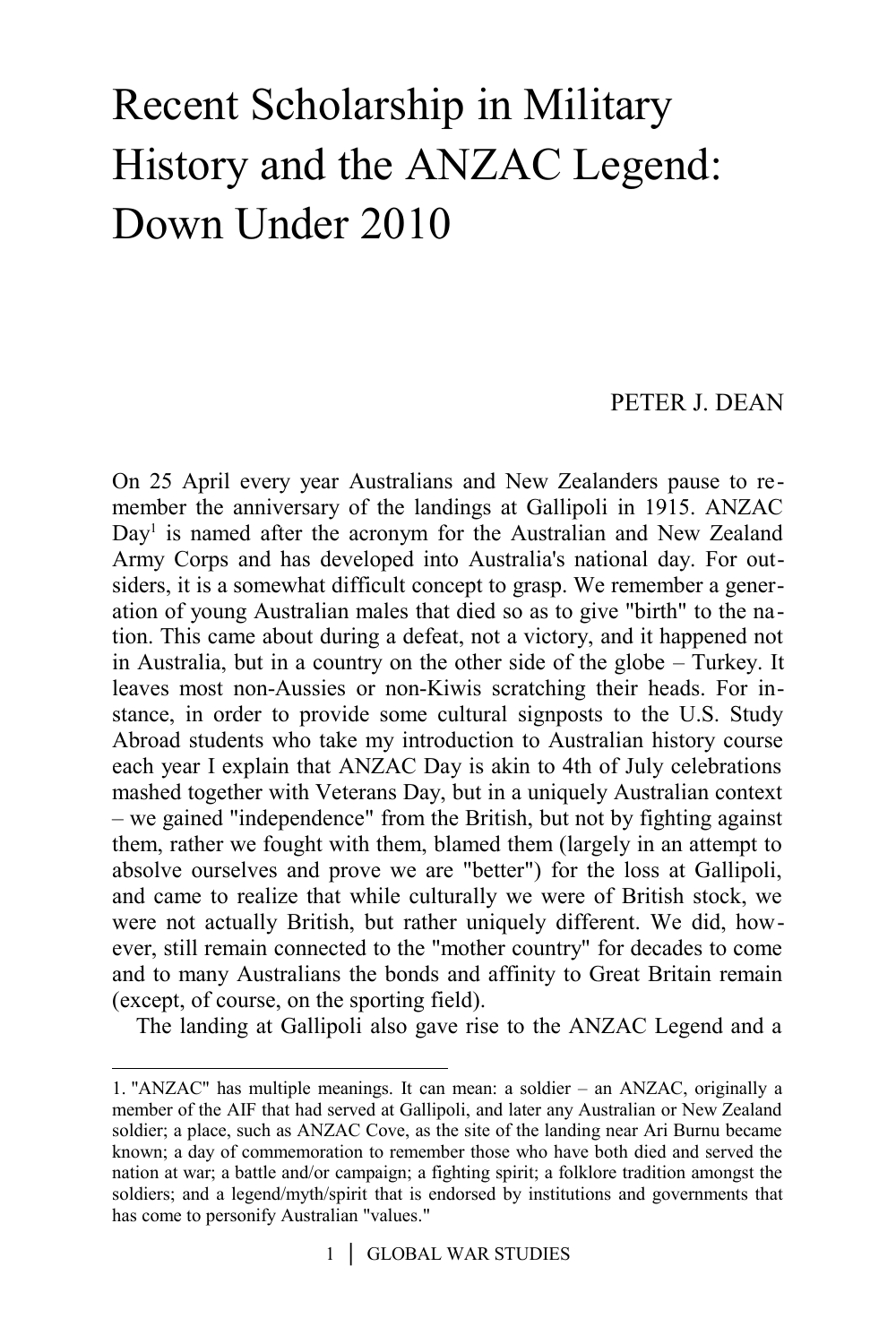particular tradition in writing Australian military history. The ANZAC Legend was largely fostered by Australia's first military historian, C.E.W. Bean. Bean had been nominated as the official journalist of the Australian Imperial Force (AIF) and this soon evolved into official historian. He wrote six volumes of the Australian official history of the war (editing the remainder), and was the driving force behind the Australian War Records Section of the AIF and the Australian War Memorial. Bean's contribution was unique; his work is largely focused on the soldiers rather than the commanders and their staff. With a heavy emphasis on the experiences of the infantry and written from the regimental viewpoint, Bean developed a form of history from below that has been described as "democratic" war history. His legacy has been profound. It has led to a dominance of the amateur/journalist historians who focus on the soldier's experience of war and a fascination with the ANZAC mythology in Australian society, which some commentators argue has become a form of civic religion.

The soldiers and battles of World War II (and subsequent conflicts such as Korea, Vietnam) are seen to reinforce the notions of this legend; however, its focal point remains deeply rooted in World War I and especially the campaign at Gallipoli. With the centenary anniversaries for World War I fast approaching, it will be interesting to see how far the battles and campaigns of this war dwarf the experience of other conflicts such as World War II, Australia's largest military commitment. Evidence already abounds of the anniversary impact. For example, the Australian War Memorial conference of 2010 chose to remember the 95th anniversary of the failed August Offensive at Gallipoli; this followed on from their 2008 conference on 1918. One suspects that the anniversary focus will remain firmly entrenched around Gallipoli, Palestine, and the Western Front. The "Australia Remembers" campaign of 1995 to celebrate the 50th anniversary of the end of World War II seems a long time ago. The hopes for a surge in publications, conferences, and funding for the historians and scholars of this conflict in Australia may well have to be pinned on the anniversaries due to arrive in 2039-2045.

Yet, the centenary anniversaries are supposed to remember the totality of experiences of Australians at war and as such the Australian govern-ment has set up a special body to plan commemorative events.<sup>[2](#page-2-0)</sup> For historians in Australia, one of the most perplexing decisions in recent times has been the decision of the Australian government to set up an ANZAC Centenary Commission, yet not include an historian! Rather, it is being left to two former Prime Ministers, a journalist, a veteran's advocate, the head of the Returned Services League (a retired Admiral), and a former

<span id="page-2-0"></span><sup>2.</sup> ANZAC Centenary: <http://www.anzaccentenary.gov.au/>.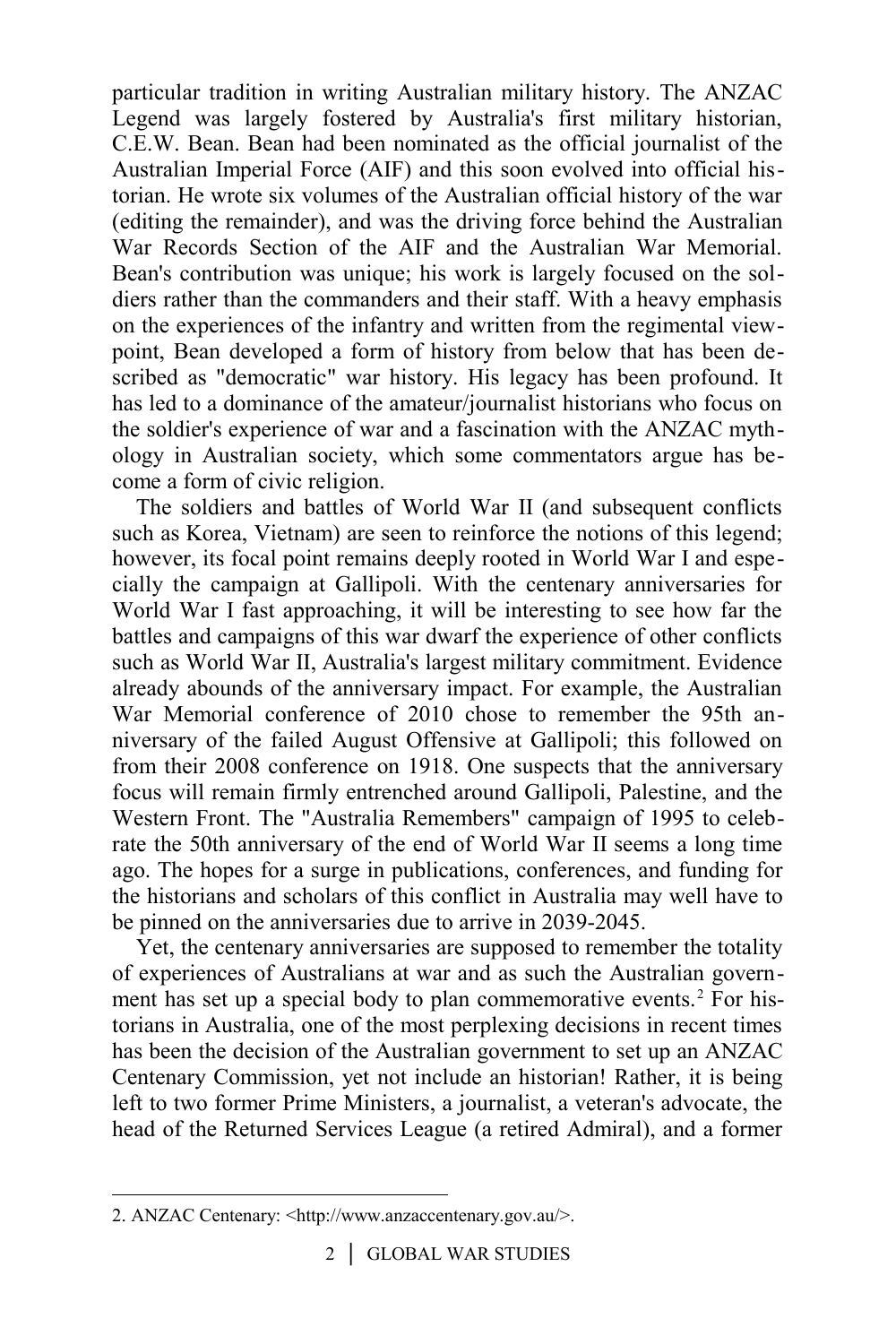Army officer to guide the direction of the nation's commemoration. As I argued recently,

one only has to touch on any one of the number of debates that surround [Australia's] military history to see how the decisions of this commission can influence the public's interpretation of our past. For instance, will the commission endorse programs that remember the supposed "battle for Australia" and the idea that the United States naval victory at the battle of the Coral Sea and the Australian victory on the Kokoda Trail saved Australia from invasion by the Japanese in 1942 or will it reject any commemorate ideas on this topic on the basis of (amongst others) Dr Peter Stanley's 2008 work *Invading Australia: Japan and the Battle for Australia*? [3](#page-3-0)

The other major development in the national debate around ANZAC in Australia during 2010 was the publication of a controversial book by a number of Australia's leading political, cultural, and feminist historians entitled *What's Wrong with Anzac: The Militarisation of Australian History*. [4](#page-3-1) In it the authors make a range of claims some of which, like the poor state of much of Australian military history that is published, are commendable. As the well-known World War I historian Professor Robin Prior has stated, the authors quite rightly point out that there has been a "plethora of books on military matters [in Australia that are] mostly under-researched[,] badly constructed, huge in size, short on analysis [and] ...add little to a deep understanding of our military past."[5](#page-3-2)

Yet most of the arguments in this work are ill-considered and demonstrate a lack of understanding of military history. The most glaring omission is the fact that the text skips over Australia's involvement in World War II. It seems this global conflict does not fit the argument that "Australia has only fought other people's wars." The only major entry of any substance for this war is the rioting between Australian and American troops on the streets of Melbourne in 1942.

The other major text to come out in Australia during 2010 by a collection of academic historians is entitled *Zombie Myths of Australian Milit-*ary History.<sup>[6](#page-3-3)</sup> This collection of chapters by some of the countries lead-

<span id="page-3-0"></span><sup>3.</sup> Peter Dean, "Assessing and Reassessing Anzac in 2010," Australian Policy & History, <http://www.aph.org.au/files/articles/assessingReassessing.htm>; Peter Stanley, *Invading Australia: Japan and the Battle for Australia, 1942* (Sydney: Penguin, 2008).

<span id="page-3-1"></span><sup>4.</sup> Marilyn Lake and Henry Reynolds, *What's Wrong with Anzac: The Militarisation of Australian History* (Sydney: University of New South Wales Press, 2010).

<span id="page-3-2"></span><sup>5.</sup> Robin Prior, review of *What's Wrong with Anzac* by Lake and Reynolds, *Australian Book Review*, May 2010, pp. 12-14.

<span id="page-3-3"></span><sup>6.</sup> Craig Stockings, ed., *Zombie Myths of Australian Military History* (Sydney: University of New South Wales Press, 2010).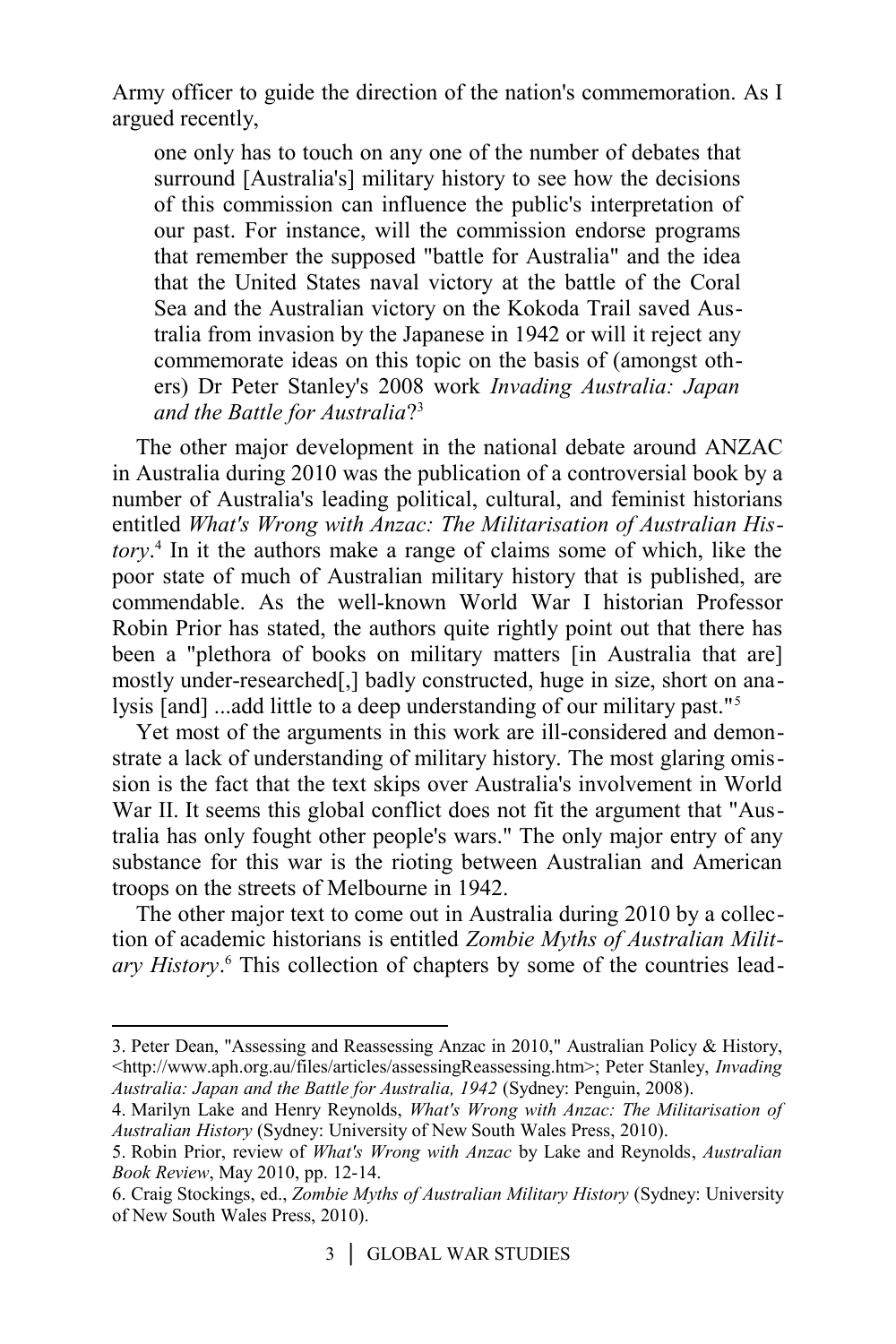ing military historians attempts to put to rest ten persistent myths in Australia's military history. Four chapters are notable to the period of 1919- 1945: Craig Stockings, "There is an idea that the Australian is a born Soldier" (largely based on his study of the battle of Bardia in 1941 and the ANZAC Mythology); Peter Dennis, "Out in the midday sun: The loss of HMAS *Sydney* II"; Peter Stanley, "Dramatic myth and dull truth: Invasion by Japan 1942"; and David Stevens, "Australia's Thermopylae? The Kokoda Trail." This work is an excellent collection that puts many of the populist myths in Australian military history to the sword. The authors have done an admirable job, but as the title implies, it is doubtful it will put an end to any of these myths amongst the broader Australian populace. One can only hope.

However, as per the tradition in Australia, the academic historians have not dominated the publishing scene in military history during 2010. The year has seen the continued domination of journalist and populist writers who more often than not produce history that tends to do little to increase our knowledge or further our understanding. One of the most prolific of these has been Patrick Lindsay, a journalist and television presenter who became a full-time author in 2001. He has made a major contribution to the journalist/nationalist type of military history which has become so popular in Australia. His *The Spirit of Kokoda* and *Fromelles: The Story of Australia's Darkest Day* are two of the "classics" of this genre, and now he has turned his attention to *The Coast Watchers*. [7](#page-4-0) This is a valuable and worthwhile topic and while Lindsay may help to raise the profile of their service in the Pacific and make some contribution to oral history in this area, his work lacks depth. This is a topic that deserves a more rigorous and scholarly history.

The other major contributions in this field in 2010 came from the journalist-come historians Peter Thompson, *Anzac Fury: The Bloody Battle of Crete, 1941*, and Mike Carlton, *Cruiser: The Life and Loss of* HMAS Perth and Her Crew.<sup>[8](#page-4-1)</sup> Thompson's book is both poorly-named, in that it only gets to the Crete campaign after discussing enlistment, the movement of the troops to the Middle East, the operations of the 6th Australian Division in Cyrenaica, and the Greek campaign, and short on research and analysis. It takes a typical populist view of laying blame on senior commanders and politicians without providing a thorough analysis of the strategic and operational conditions, while heaping praise on the

<span id="page-4-0"></span><sup>7.</sup> Patrick Lindsay, *The Spirit of Kokoda: Then and Now* (South Yarra: Hardie Grant, 2002); *Fromelles: The Story of Australia's Darkest Day* (Prahran: Hardie Grant, 2007); *The Coast Watchers* (Sydney: William Heinemann, 2010).

<span id="page-4-1"></span><sup>8.</sup> Peter Thompson, *Anzac Fury: The Bloody Battle of Crete, 1941* (Sydney: William Heinemann, 2010); Mike Carlton, *Cruiser: The Life And Loss of HMAS Perth And Her Crew* (Sydney: Random House, 2010).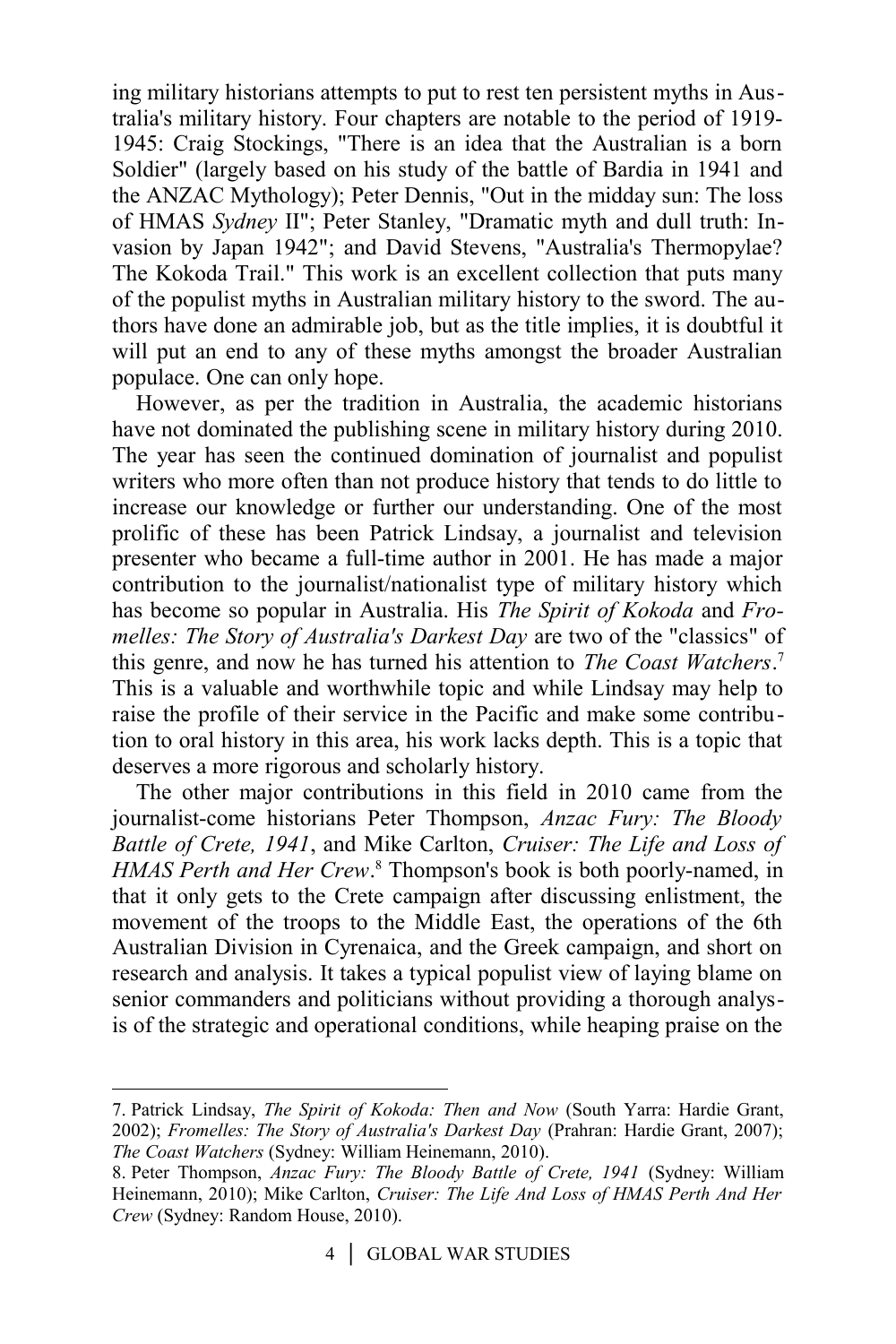troops. It does, however, succeed it telling a lively tale and providing some interesting anecdotes. It also serves to highlight the need for a work of serious military history that encompasses the Australian contribution to the Allied cause in the Mediterranean from 1940-43. Mike Carlton's work on HMAS *Perth* also sits comfortably within the confines of the journalist/historian genre in Australia with one reviewer claiming that the work is "sensationalist, breathless, [and written in] schoolgirlish prose."[9](#page-5-0) Nevertheless, Carlton's work has been nominated for a Walkley Award for excellence in journalism.

A much more considered effort in this field is Paul Cleary's *The Men Who Came Out of the Ground*.<sup>[10](#page-5-1)</sup> Cleary, a journalist with *The Australian* newspaper has produced a well-written and well-researched story of the 400-odd Australian troops of the 2/2nd and 2/4th Independent Companies who, along with considerable support from the local population (that is well documented by Clearly), fought against approximately 12,000 Japanese troops for more than ten months in 1942. Cleary has a strong connection with this region and his knowledge shines through in the work and he gives due credit to the local population who suffered heavily from the barbaric Japanese occupation. The work is very personalityand character-driven at the expense of operational analysis, but it makes a valuable contribution to the history of the Pacific War.<sup>[11](#page-5-2)</sup>

The Bean-inspired small unit-type history such as Paul Cleary's work can also produce first-rate history and 2010 served up another excellent title from Cambridge University Press, Phillip Bradley's *To Salamau*. [12](#page-5-3) Bradley's contribution is an example of how this type of regimental history can and should be written. Largely free of the nationalist-/sentimentalist-type approach of the popular histories, Bradley presents a thoroughly research, analytical, and engaging story. One of its greatest strengths is the author's extensive investigation of the battlefields and this allows him to give credit to the importance of the terrain in New Guinea to the outcome of both the campaign and its component operations. Bradley's strength is his description and analysis of small unit actions and this work builds on his two previous studies, *On Shaggy Ridge* and *The Battle for Wau*. [13](#page-5-4) These three excellent books and a number of

<span id="page-5-1"></span><span id="page-5-0"></span><sup>9.</sup> Hal G.P. Colebatch, "At war with clichés," review of *Cruiser: The Life and Loss of HMAS Perth and Her Crew* by Mike Carlton, *The Spectator Australia*, 7 October 2010. 10. Paul Cleary, *The Men Who Came Out of the Ground: A Gripping Account of Australia's First Commando Campaign – Timor 1942* (Sydney: Hachette Australia, 2010).

<span id="page-5-2"></span><sup>11.</sup> This work has also been shortlisted for the Walkley Book Award.

<span id="page-5-3"></span><sup>12.</sup> Phillip Bradley, *To Salamaua* (Melbourne: Cambridge University Press, 2010).

<span id="page-5-4"></span><sup>13.</sup> Phillip Bradley, *On Shaggy Ridge: The Australian Seventh Division in the Ramu Valley Campaign from Kaiapit to the Finisterres* (Melbourne: Oxford University Press, 2004); *The Battle for Wau: New Guinea's Frontline 1942-1943* (Melbourne: Cambridge University Press, 2008).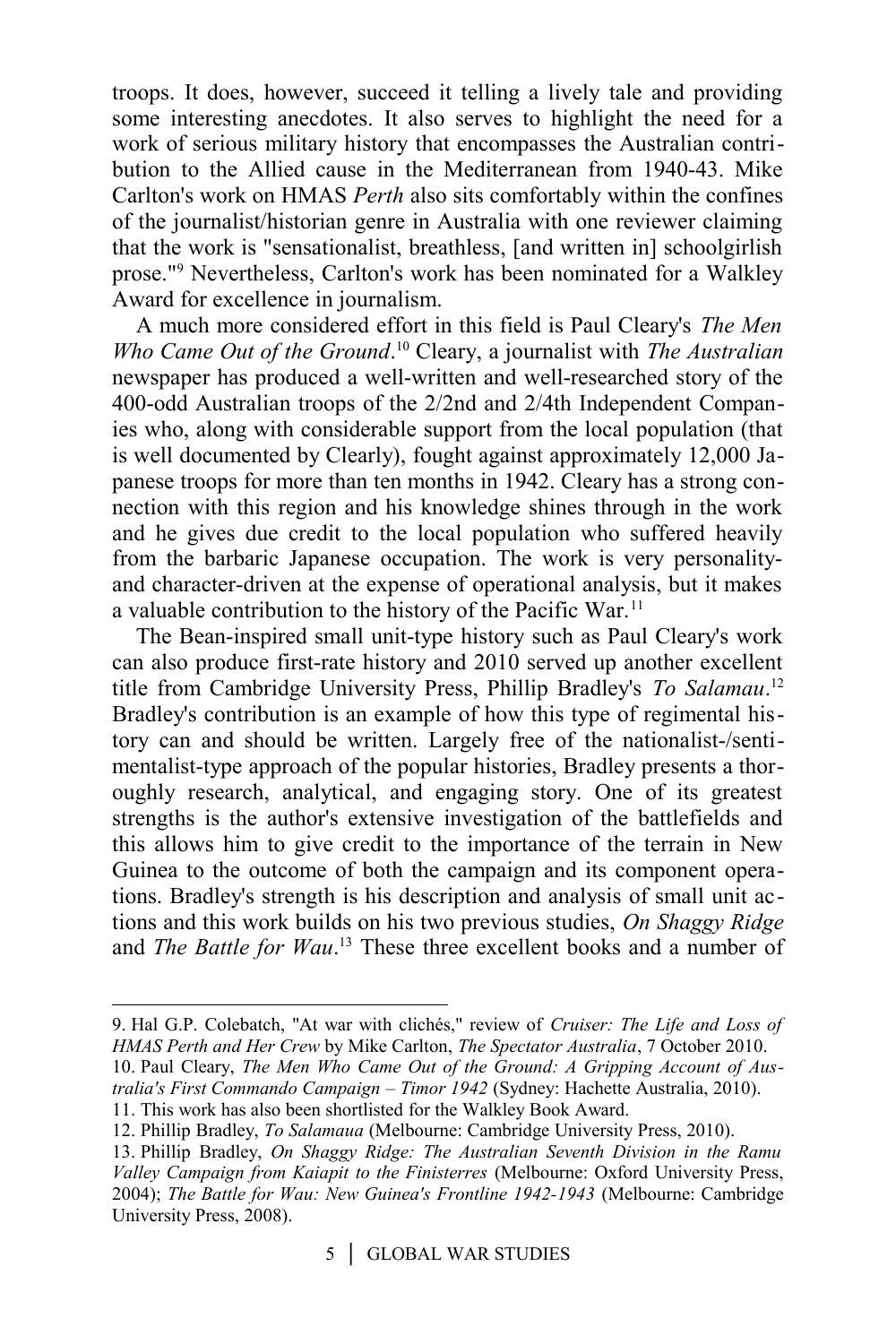other important works on the South West Pacific Area in recent years have done much to help fill the "green hole" in Australian military history that Peter Stanley once described as enveloping Australia's contribution to the Pacific War post-1942.

2010 also saw the publication of two works dealing with the militarycultural interface. Maria Hill's, *Diggers and Greeks: The Australian Campaigns in Greece and Crete*, which has derived out of the authors Ph.D. thesis, and Stella Tzobanakis' *Creforce: The ANZACS and the Battle of Crete*. [14](#page-6-0) Hill's book makes a solid contribution to World War II history through its use of Greek sources and its analysis of the relationship between the Greek populace and the Australian soldiers. Yet, the work is too much like the Ph.D. thesis on which it derives, it overstates the case for this being a "forgotten" campaign, and it falls well short in its analysis of strategic and operational matters.

Two other texts, published in 2009, are definitely worthy of note here. Brian Farrell and Garth Pratten, *Malaya 1942*, [15](#page-6-1) and Craig Stockings, *Bardia: Myth, Reality and the Heirs of Anzac*. [16](#page-6-2) Farrell and Pratten's text is part of a series of books produced by the Australian Army with "a focus on leadership, command, strategy, tactics, lessons and personal experiences of war" that are designed to be read by its soldiers and junior leaders, but have also been made available to the public. The series has also produced books on the Western Desert Campaign 1940-41, Crete, and the battle for Wau. The Malaya book is an insightful and sophisticated work that is not afraid to be critical of the conduct of the campaign. This criticism is especially concentrated around the poor leadership that was shown at the strategic, operational, and tactical levels of the campaign by British, Indian, and Australian commanders. The authors write with confidence that is born from their expertise in the field, and with excellent maps and a focus on analysis over narrative, this text is a firstrate addition to the field. Craig Stockings' book also makes a major contribution. This anatomy of a battle tackles topics and themes as diverse as culture and mythology as well as the staples of command and training. Stockings is equally at home at the operational or strategic level of analysis and his emphasis on both the Australian and Italian forces makes this a highly commendable text and an excellent addition to the history of the Australian military and of the Western Desert Campaign.

In addition to several major publications, 2010 saw the usual round of

<span id="page-6-0"></span><sup>14.</sup> Maria Hill, *Diggers and Greeks: The Australian Campaigns in Greece and Crete* (Sydney: University of New South Wales Press, 2010); Stella Tzobanakis, *Creforce: The ANZACS and the Battle of Crete* (Melbourne: Black Dog Books, 2010).

<span id="page-6-2"></span><span id="page-6-1"></span><sup>15.</sup> Brian Farrell and Garth Pratten, *Malaya 1942* (Canberra: Army History Unit, 2009). 16. Craig Stockings, *Bardia: Myth, Reality and the Heirs of Anzac* (Sydney: University of New South Wales Press, 2009).